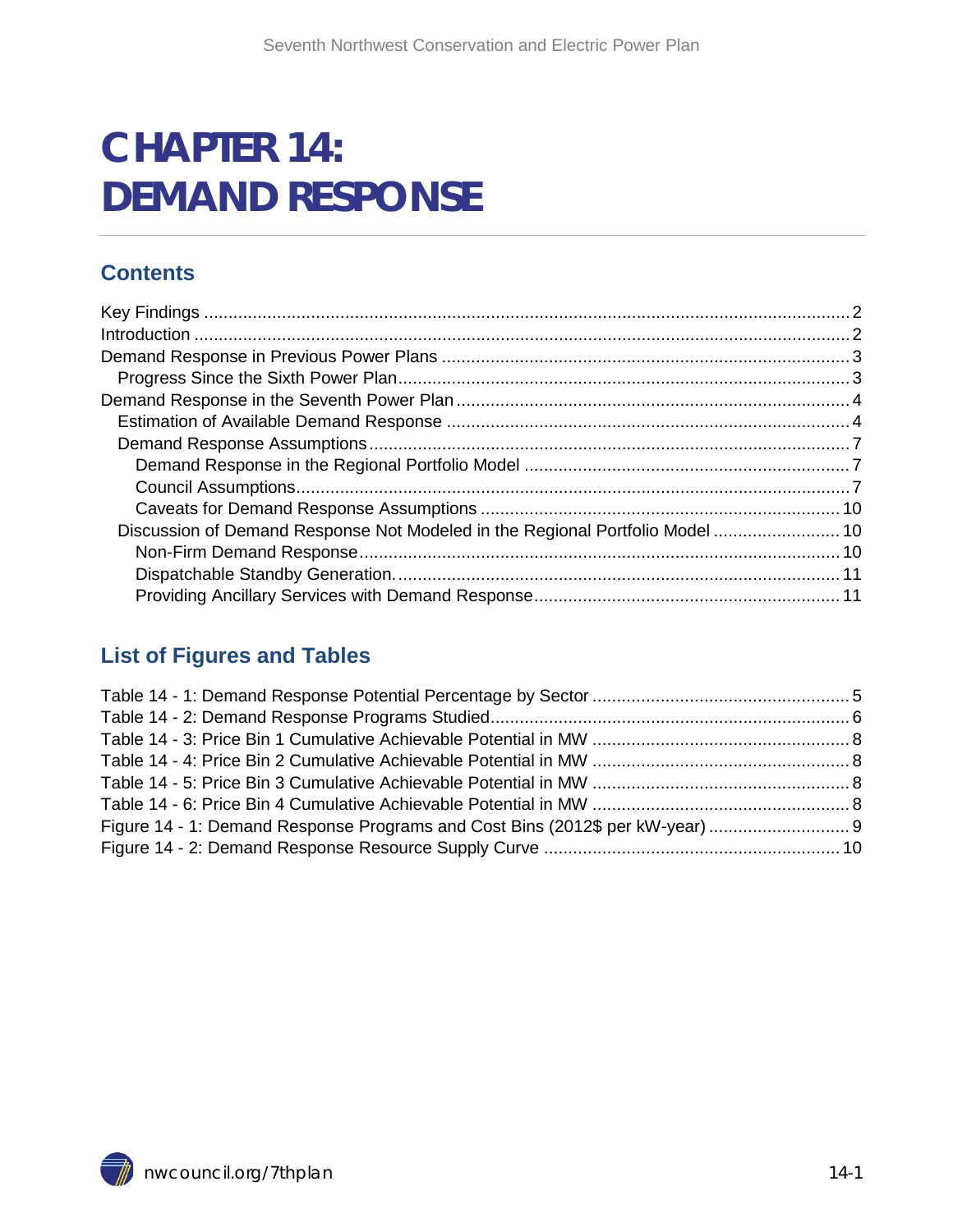## <span id="page-1-0"></span>KEY FINDINGS

The Seventh Power Plan assumes the technically achievable potential for demand response in the region is over eight percent of peak load during winter and summer peak periods by 2035. This assumption is based on the Demand Response Program Potential Study commissioned by the Council<sup>[1](#page-0-0)</sup> and feedback from regional stakeholders. This figure represents approximately 3,500 megawatts of winter peak load reductions and nearly 3,300 megawatts of summer peak load reductions by the end of the study period. In addition, the study identified additional potential for summer and winter demand response that could be available by the end of the study period to provide for load and variable generation balancing services.

While the study included an assessment of the demand response potential for balancing services, this use of demand response was not modeled in the Council's Regional Portfolio Model (RPM) analysis. Only the technically achievable potential for demand response to provide peaking services was included in the RPM analysis. The RPM used this data to determine the amount of demand response to develop in the least cost resource strategy for each of the scenarios tested by the model. In order to model the technical and economic viability of demand response resources to provide balancing services, further modeling enhancements and research are necessary.

## <span id="page-1-1"></span>INTRODUCTION

The Council's definition of Demand Response (DR) is a voluntary and temporary change in consumers' use of electricity when the power system is stressed. The change in consumer use is usually a reduction, although there are situations in which an increase in use would relieve stress on the power system and would qualify as DR.

The need for DR arises from the mismatch between power system costs and consumers' prices. While power system costs vary widely from hour to hour as demand and supply circumstances change, consumers generally see prices that change very little in the short term. The result of this mismatch is that consumers do not have the information that might incent them to curb consumption at high-cost times and/or shift consumption to low-cost times. The ultimate result of the mismatch of costs and prices is that the increased power system needs require building more peaking capacity, building more transmission, and incurring more system upgrades than would be necessary if customers changed their use in response to price changes in the market. Programs and policies to encourage demand response are efforts to provide this information to consumers and create the infrastructure to allow them to respond to price signals in the market.

<span id="page-1-2"></span> $\overline{a}$ 

<sup>&</sup>lt;sup>1</sup> The Navigant Potential Report, "Assessing Demand Response (DR) Program Potential for the Seventh Power Plan", was delivered as a document and a supporting spreadsheet, , NPCC\_Assessing DR Potential for Seventh Power Plan\_UPDATED REPORT\_1-19-15.pdf and NPCC\_7thPowerPlan\_DR\_Programs\_UPDATE\_2015 01 16.xlsx, respectively.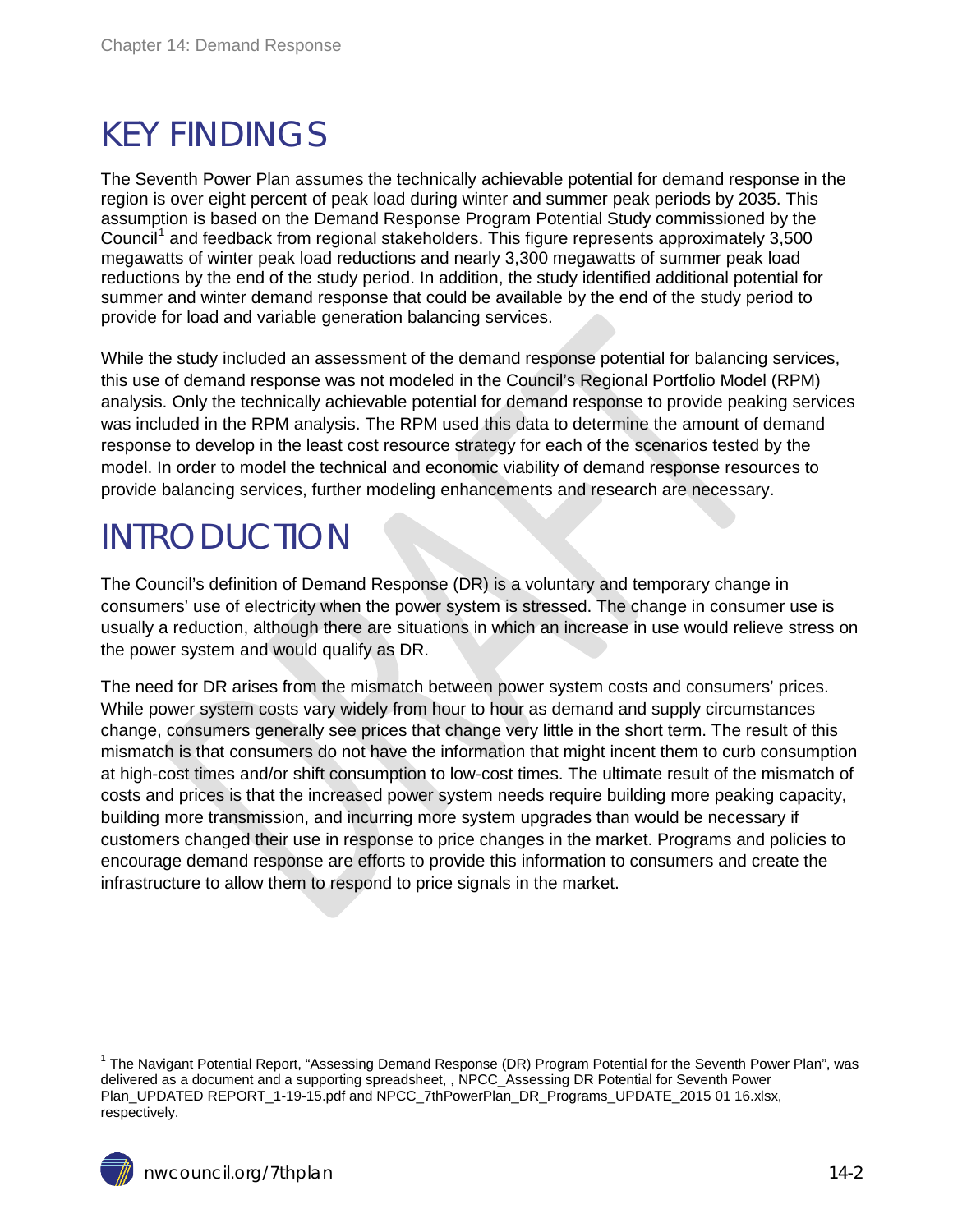Demand response has the potential to provide significant value to the Northwest's power system by:

- Reducing Peak Load, which,
	- $\circ$  Defers the build of generating resources that provide peaking capacity<sup>[2](#page-1-2)</sup>.
	- o Defers the build of new transmission and/or distribution resources
- Providing Ancillary Services<sup>[3](#page-2-2)</sup>, including,
	- o Contingency reserves
	- o Operating reserves (e.g. load following and regulation)
	- o Transmission and/or distribution congestion relief

In the Seventh Power Plan, the Council focuses primarily on DR that reduces peak load, and even more specifically, DR that defers the build of generating resources and new transmission resources.

## <span id="page-2-0"></span>DEMAND RESPONSE IN PREVIOUS POWER PLANS

The Council considered demand response as a potential resource<sup>[4](#page-2-3)</sup> in its Sixth Power Plan<sup>[5](#page-2-4)</sup> after considering it for the first time in its Fifth Power Plan.<sup>[6](#page-2-5)</sup> The Sixth Power Plan described pricing and program options to encourage demand response. It also developed a very rough estimate of 2,000 megawatts of demand response that might be available in the Pacific Northwest over the 2010-2029 planning period, and described some estimates of the cost-effectiveness of demand response. The Sixth Plan included an action item to advance the state of knowledge of demand response in the region. [7](#page-2-6)

### <span id="page-2-1"></span>Progress Since the Sixth Power Plan

Since the release of the Sixth Power Plan, the region has made progress on developing demand response programs. Idaho Power, PacifiCorp, and Portland General Electric have expanded existing demand-response programs. Multiple utilities within the region have continued progress towards installing advanced metering for all their customers, which facilitates demand response programs

<span id="page-2-3"></span>

 $\ddot{ }$ 

<span id="page-2-2"></span>

<sup>&</sup>lt;sup>2</sup> See definitions of generation resource options in Seventh Power Plan, Chapter 13: Generating Resources.<br><sup>3</sup> See definitions of ancillary services in Seventh Power Plan, Chapter 10: Operating and Planning Reserves.<br><sup>4</sup> component of "reserves." For ease of exposition, the plan refers to demand response as a resource in the sense of the general definition of the word - "a source of supply or support."

<span id="page-2-7"></span><span id="page-2-4"></span>general definition of the word - "a source of supply or support."<br><sup>5</sup> The Sixth Power Plan is posted at <u>https://www.nwcouncil.org/energy/powerplan/6/plan/</u> with Chapter 5 on DR at [https://www.nwcouncil.org/media/6368/SixthPowerPlan\\_Ch5.pdf](https://www.nwcouncil.org/media/6368/SixthPowerPlan_Ch5.pdf) and Appendix H on DR at

<span id="page-2-5"></span>[https://www.nwcouncil.org/media/6314/SixthPowerPlan\\_Appendix\\_H.pdf.](https://www.nwcouncil.org/media/6314/SixthPowerPlan_Appendix_H.pdf)<br><sup>6</sup> The Fifth Power Plan is posted at <u>http://www.nwcouncil.org/energy/powerplan/5/Default.htm</u>, with Chapter 4 on DR at [http://www.nwcouncil.org/energy/powerplan/5/\(04\)%20Demand%20Response.pdf](http://www.nwcouncil.org/energy/powerplan/5/(04)%20Demand%20Response.pdf) and Appendix H on DR at [http://www.nwcouncil.org/energy/powerplan/5/Appendix%20H%20\(Demand%20Response\).pdf](http://www.nwcouncil.org/energy/powerplan/5/Appendix%20H%20(Demand%20Response).pdf)

<span id="page-2-6"></span> $^7$  The Sixth Power Plan's treatment of demand response is laid out in more detail in Appendix H of that plan.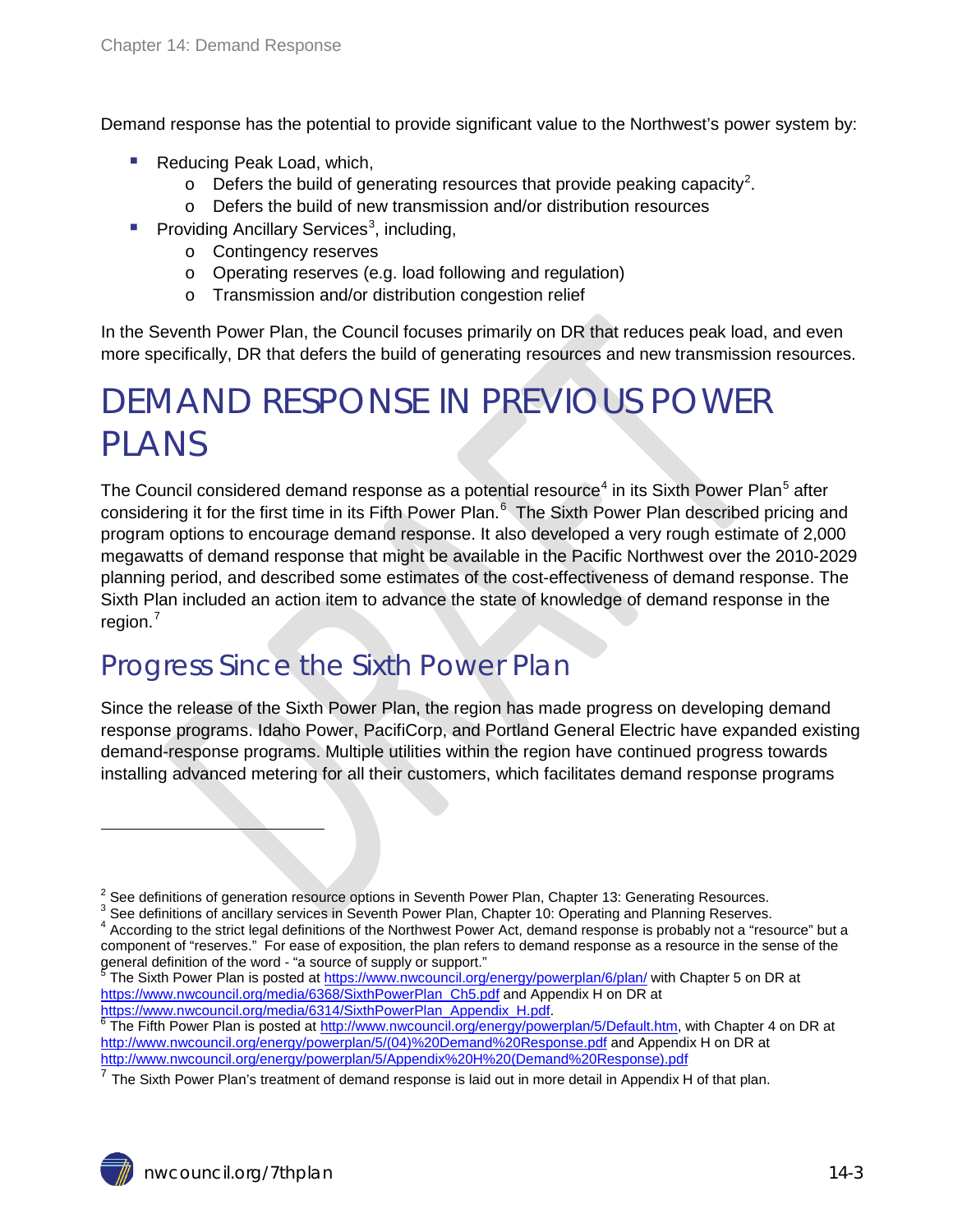and enables time-sensitive pricing. Utilities in the region continue to evaluate demand response as an alternative to peaking generation in their integrated resource plans.

The Council and the Regulatory Assistance Project have continued to work together to coordinate the Pacific Northwest Demand Response Project (PNDRP), composed of parties interested in the development of demand response in the region. PNDRP has historically mostly focused on defining cost-effectiveness of demand response, discussing a role for pricing, and considering the transmission and distribution system costs that can be avoided by demand response. However, focus seems to be shifting to studying DR usefulness in mitigating system needs for balancing and flexibility. The region's system operators are increasingly concerned with the system's ability to achieve minute-to-minute balancing when faced with increasingly peaky demands for electricity and increasing amounts of variable generation. Demand response is recognized as a potential source of some of the "ancillary services" necessary for this balancing. Bonneville has partnered with Energy Northwest, City of Port Angeles, and Emerald Public Utility District in pilot programs exploring the use of DR as a balancing resource.

These areas of progress are covered in more detail in Appendix J.

## <span id="page-3-0"></span>DEMAND RESPONSE IN THE SEVENTH POWER PLAN

### <span id="page-3-1"></span>Estimation of Available Demand Response

In order to evaluate the potential role that demand response might play in a least cost resource strategy for the region, it was first necessary to develop the inputs for evaluating the costeffectiveness of DR resources in the Regional Portfolio Model (RPM). These inputs include each DR resource's seasonal shape, its fixed and variable costs, and its associated capacity and energy value. To develop these inputs the Council commissioned a regional DR Program Potential Study. The scope of this study was limited to a review of information from previous DR program potential studies for investor owned utilities, existing DR program literature and interviews with regional stakeholders. The Council released for stakeholder review the initial results of the study early in 2015. Stakeholder comments were then integrated with the results of the potential study.

A description of major forms of DR considered for the Seventh Power Plan appears below.

**Direct load control (DLC) for air conditioning**. Direct control of air conditioners, by cycling or thermostat adjustment, is one of the most common demand-response programs across the country, and is most attractive in areas where electricity load peaks in the summer. The Pacific Northwest as a whole is still winter-peaking, but forecasts continue to show the region's summer peak load growing faster than winter peak load. PacifiCorp's Rocky Mountain Power division and Idaho Power already face summer-peaking loads. Idaho Power has almost 45 peak megawatts of demand response from direct control of air conditioning under contract within the region. In the RPM, this resource is limited to 50 hours in the summer.

**Irrigation.** PacifiCorp and Idaho Power are currently reducing irrigation load by more than 450 megawatts through scheduling controls. Both utilities are in the process of modifying their programs

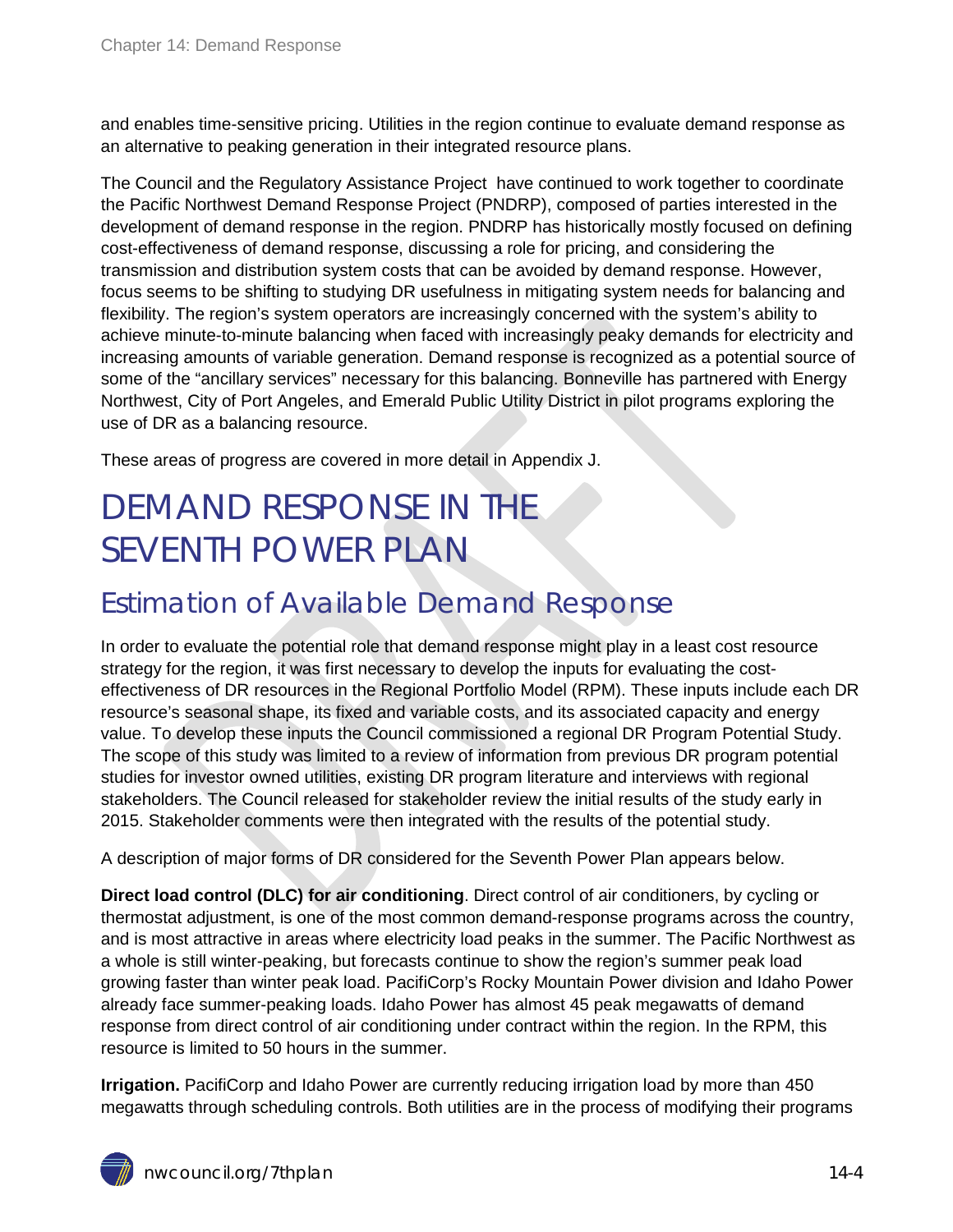to give them more control of the resource, increasing the load reduction available when the utilities need it. In the RPM, this resource is limited to 50 hours in the summer.

**Direct load control of space heat and water heat.** Direct load control of electric space heating (i.e. heat pumps, forced air furnaces, baseboard) and electric resistance water heating, by cycling or thermostat adjustment, is useful in reducing winter peak electricity use. While there has been some experience with direct control of water heating in the region, experience with direct control of space heating is limited to pilot programs. The assumption for space heating DLC is a maximum of 50 hours per winter whereas water heating DLC can be dispatched 50 hours year round.

**Load Aggregators.** Increasingly, load aggregators facilitate demand response by acting as middlemen between utilities or system operators on the one hand and the end-users of electricity on the other. These aggregators are known by a variety of titles such as "demand response service providers" for the independent system operators in New York and New England and "curtailment service providers" for the regional transmission organization in the Mid-Atlantic States (PJM). Aggregators could recruit customers to participate in demand response programs already described here, in which case aggregators would not add to the total of available demand response. However, in the Council's analysis, aggregators are assumed to achieve additional demand response by recruiting commercial and small industrial load that is not otherwise captured. The resource is assumed available for a maximum of 60 hours year round.

**Curtailable/Interruptible contracts.** Interruptible contracts offer rate discounts to customers who agree to have their electrical service interrupted under defined circumstances. This is a wellestablished mechanism, even within the Pacific Northwest, for reducing load in emergencies. Bonneville has had agreements with its direct service industry customers to reduce load at times of peak need. These contracts usually are arranged with large industrial customers, and PacifiCorp, PGE, and Bonneville have had almost 300 megawatts of interruptible load under such contracts in the region.

The study separated the DR programs into three sectors: Residential, Commercial, and Industrial/ Agricultural. The percentage of potential in each sector by year and season is in [Table 14 -](#page-4-0) 1.

<span id="page-4-0"></span>

|               | <b>Winter</b><br><b>Potential in</b><br>2021 | Winter<br><b>Potential in</b><br>2026 | <b>Winter</b><br><b>Potential in</b><br>2035 | <b>Summer</b><br><b>Potential in</b><br>2021 | <b>Summer</b><br><b>Potential in</b><br>2026 | Summer<br><b>Potential in</b><br>2035 |
|---------------|----------------------------------------------|---------------------------------------|----------------------------------------------|----------------------------------------------|----------------------------------------------|---------------------------------------|
| Residential   | 48%                                          | 48%                                   | 48%                                          | 35%                                          | 35%                                          | 35%                                   |
| Commercial    | 8%                                           | 8%                                    | 8%                                           | 17%                                          | 17%                                          | 17%                                   |
| Ag/Industrial | 44%                                          | 44%                                   | 44%                                          | 48%                                          | 48%                                          | 48%                                   |

Table 14 - 1: Demand Response Potential Percentage by Sector

The individual programs considered in the development of regional DR potential are categorized by sector in Table 14 - 2.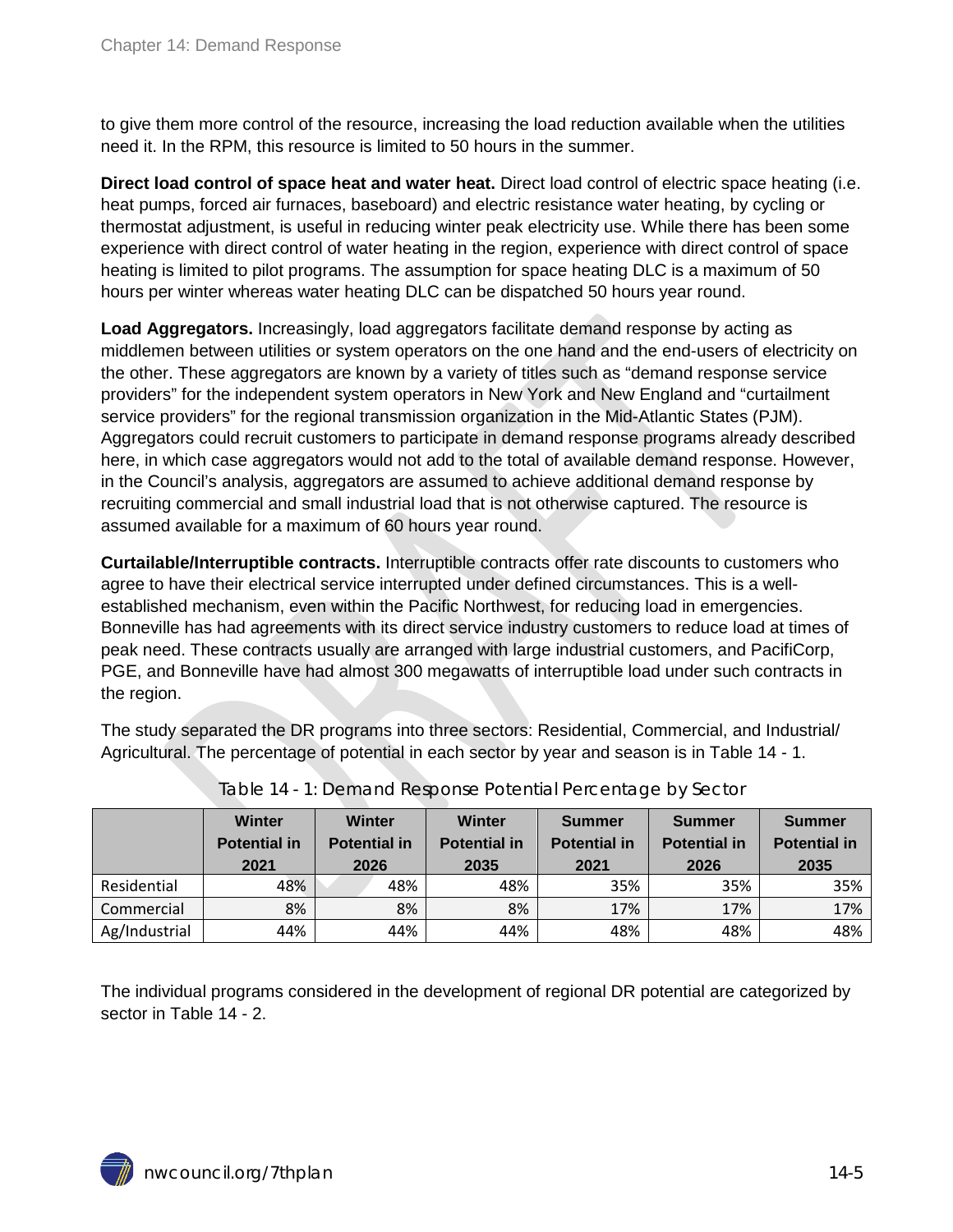<span id="page-5-0"></span>

|                | <b>DR Sector</b>          | <b>DR Component</b>                                            | DR Technology <sup>8</sup>                                                                    | <b>Seasonality</b>   |
|----------------|---------------------------|----------------------------------------------------------------|-----------------------------------------------------------------------------------------------|----------------------|
| 1              | Residential               | <b>Space Heating</b>                                           | <b>Direct Load Control</b><br>(DLC) and<br>Programmable<br>Communicating<br>Thermostats (PCT) | Winter Only          |
|                | <b>DR</b>                 | <b>Water Heating</b>                                           | <b>DLC and Automatic</b><br><b>Water Heater Controls</b>                                      | Summer and<br>Winter |
|                |                           | Space Cooling - Central Air Conditioning (CAC)                 | <b>DLC and PCT</b>                                                                            | Summer Only          |
|                |                           | Space Cooling - Room Air Conditioning (RAC)                    | DLC and PCT                                                                                   | <b>Summer Only</b>   |
|                |                           | Space Cooling, Small Commercial - Central Air<br>Conditioning  | <b>DLC and PCT</b>                                                                            | Mostly<br>Summer     |
| $\overline{2}$ | Commercial<br><b>DR</b>   | Space Cooling, Medium Commercial - Central<br>Air Conditioning | <b>DLC and PCT</b>                                                                            | Mostly<br>Summer     |
|                |                           | <b>Lighting Controls</b>                                       | AutoDR                                                                                        | Summer and<br>Winter |
|                |                           | <b>Irrigation Pumping</b>                                      | <b>DLC and AutoDR</b>                                                                         | Mostly<br>Summer     |
|                | Agricultural /            | Curtailable/Interruptible Tariffs                              | <b>DLC and AutoDR</b>                                                                         | Summer and<br>Winter |
|                | 3<br><b>Industrial DR</b> | Load Aggregator                                                | AutoDR                                                                                        | Summer and<br>Winter |
|                |                           | <b>Refrigerated Warehouses</b>                                 | AutoDR                                                                                        | Summer and<br>Winter |

|  | Table 14 - 2: Demand Response Programs Studied |  |
|--|------------------------------------------------|--|
|  |                                                |  |
|  |                                                |  |
|  |                                                |  |

 $\overline{a}$ 

<span id="page-5-1"></span><sup>&</sup>lt;sup>8</sup> "DLC programs for space cooling and water heating typically require installation of a receiver system to signal the interruption or cycling of equipment. Water heaters can either use a radio- or digital internet gateway- activated switch. Historically, DLC for cooling has relied on switches but increasingly utilities are utilizing more advanced programmable communicating thermostats (PCTs). DLC programs for space heating are also trending toward the use of PCTs. While still in pilot phases, there is increasing interest toward using certain types of DLC for load balancing purposes, particularly for water heating applications. The technology application for water heating DLC for balancing purposes is exclusively aimed toward internet gateway-activated switches…. AutoDR consists of fully automated signaling from the utility to provide automated connectivity to customer end-use control systems, devices and strategies", per the DR Potential Study.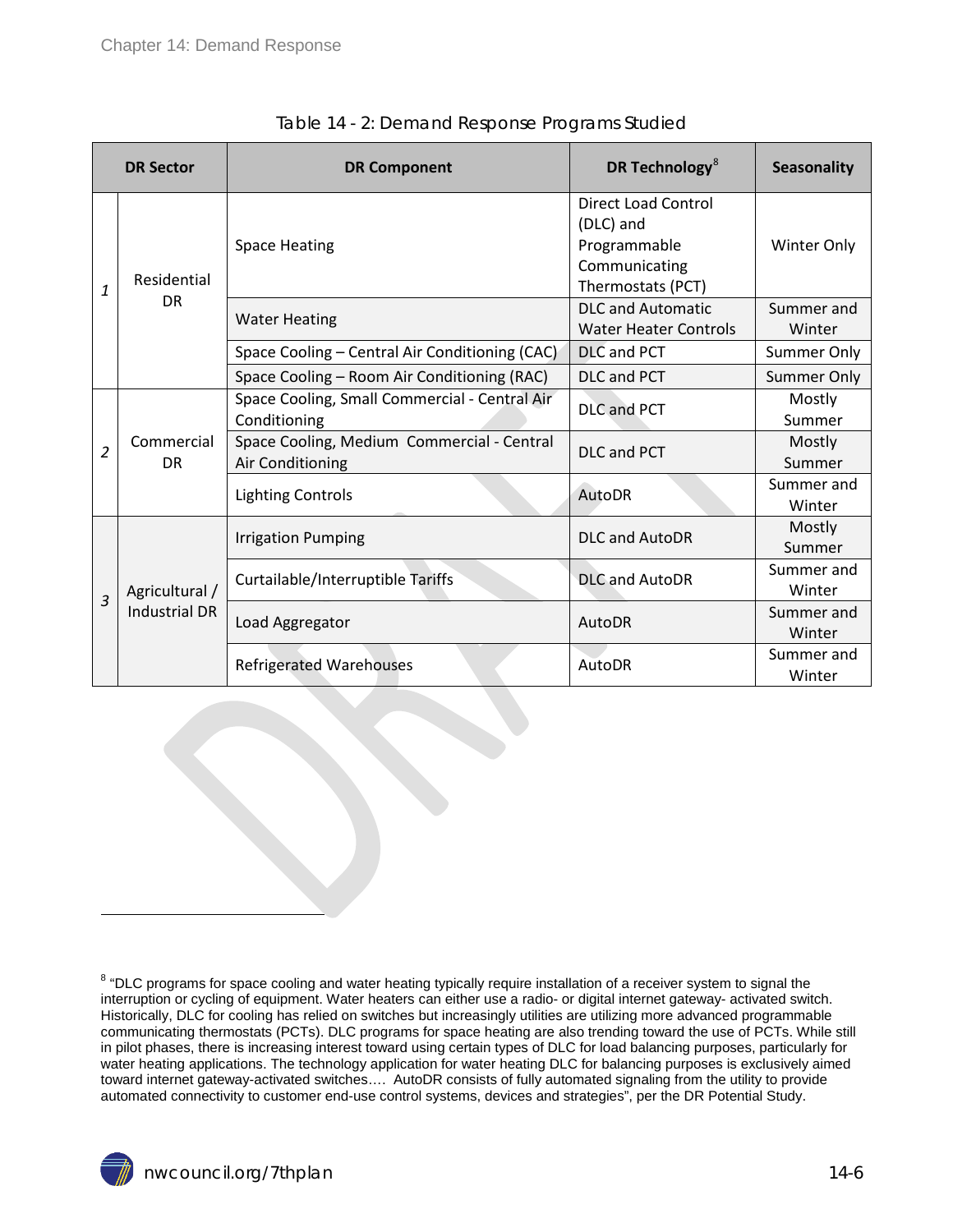### <span id="page-6-0"></span>Demand Response Assumptions

#### <span id="page-6-1"></span>Demand Response in the Regional Portfolio Model

In the Seventh Power Plan, the Regional Portfolio Model (RPM) explicitly analyzes the need for peak capacity.<sup>[9](#page-5-1)</sup> Thus, the need for peaking resources forms the basis for the modeling of DR resources in the RPM.

DR can be characterized by the following attributes:

- Seasonality some DR resources are only available and/or most effective to reduce peak loads during summer (space cooling, irrigation) or winter (space heating) whereas others are available year-round (lighting, water heating, curtailable/interruptible tariffs, load aggregators).
- **Firmness DR resources allowing either interruptions of electrical equipment or appliances** that are directly controlled by the utility or are scheduled ahead of time are considered to be firm. Non-Firm DR resources are outside of the utility's direct control and are driven by modified customer usage based on pricing mechanisms that pass on some portion of the changing price of electricity to the customer.
- Sector Residential, commercial, industrial, and agricultural sectors have different characteristics and methods of acquisition.

For RPM modeling purposes, the primary distinguishing attributes for DR resources are their cost, and secondarily, their seasonal shape. The Council modeled four DR resources in the RPM. Each of the demand response programs listed in Table 14 - 1 above was assigned to one of four bins, characterized by cost and seasonal shape. The cost and seasonal shape of each bin represents the weighted average cost and shape of the programs making up the bin.

#### <span id="page-6-2"></span>Council Assumptions

 $\ddot{ }$ 

Based on the DR Potential Study results, stakeholder comments and experience elsewhere, the Council adopted cost and availability assumptions for nineteen demand response programs listed in Table 14 - 1 above. The Council sorted all the programs into one of four price bins based on the Total Resource Cost (TRC)<sup>[10](#page-6-3)</sup> net levelized cost of the resource. [Table 14 -](#page-7-0) 3, [Table 14 -](#page-7-1) 4, Table 14 - [5,](#page-7-2) and [Table 14 -](#page-7-3) 6, show the cumulative annual build-out available from each of the bins, and are indicative of which programs have a larger influence in the price of the bins. Note that both the winter and summer potential of each program is listed.

<span id="page-6-4"></span><span id="page-6-3"></span> $9$  See discussion in Appendix L of the Seventh Power Plan related to RPM redevelopment for more detail.  $10$  TRC net levelized cost is "all quantifiable costs and benefits" associated with a particular DR program, as described in more detail in the Methodology section of Chapter 12 of Seventh Power Plan.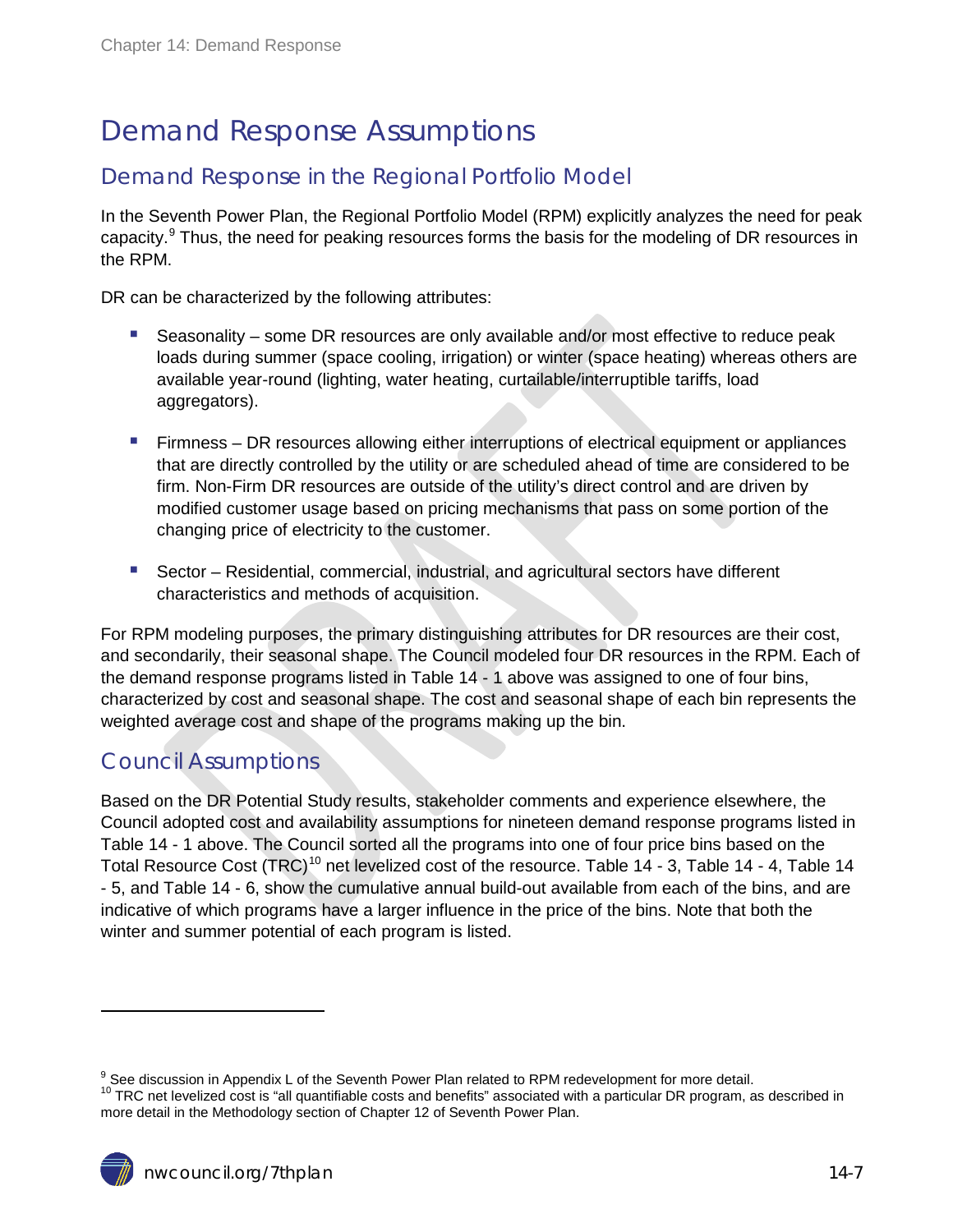<span id="page-7-0"></span>

|                                        | <b>Winter Potential</b> |      |      | <b>Summer Potential</b> |      |      |
|----------------------------------------|-------------------------|------|------|-------------------------|------|------|
| <b>Bin 1 - Cumulative MW</b>           | 2021                    | 2026 | 2035 | 2021                    | 2026 | 2035 |
| Curtailable/Interruptible Tariff - DLC | 557                     | 583  | 646  | 557                     | 583  | 646  |
| Curtailable/Interruptible - AutoDR     | 557                     | 583  | 646  | 557                     | 583  | 646  |
| Load Aggregator - AutoDR               | 139                     | 146  | 161  | 139                     | 146  | 161  |
| Space Cooling, Medium Commercial-DLC   | 9                       | 10   | 11   | 47                      | 49   | 54   |
| Space Cooling, Small Commercial - DLC  |                         | 4    | 4    | 18                      | 18   | 20   |

Table 14 - 3: Price Bin 1 Cumulative Achievable Potential in MW

Table 14 - 4: Price Bin 2 Cumulative Achievable Potential in MW

<span id="page-7-1"></span>

|                                  | <b>Winter Potential</b> |                          |                           | <b>Summer Potential</b> |      |      |
|----------------------------------|-------------------------|--------------------------|---------------------------|-------------------------|------|------|
| <b>Bin 2 - Cumulative MW</b>     | 2021                    | 2026                     | 035<br>$\bar{\mathbf{N}}$ | 2021                    | 2026 | 2035 |
| Refrigerated Warehouses - AutoDR | 92                      | 96                       | 106                       | 102                     | 107  | 118  |
| Space Heating - DLC              | 280                     | 294                      | 325                       |                         |      |      |
| Lighting Controls - AutoDR       | 171                     | 179                      | 198                       | 171                     | 179  | 198  |
| Irrigation Pumping - AutoDR      |                         | $\overline{\phantom{a}}$ |                           | 5                       | 5    | 6    |
| Water Heating - DLC              | 483                     | 508                      | 562                       | 483                     | 508  | 562  |

Table 14 - 5: Price Bin 3 Cumulative Achievable Potential in MW

<span id="page-7-2"></span>

|                                           | <b>Winter Potential</b>          |      |                | <b>Summer Potential</b> |      |      |  |
|-------------------------------------------|----------------------------------|------|----------------|-------------------------|------|------|--|
| <b>Bin 3 - Cumulative MW</b>              | <u>021</u><br>$\bar{\mathsf{N}}$ | 2026 | 2035           | 2021                    | 2026 | 2035 |  |
| Space Cooling - CAC DLC                   |                                  | -    | $\blacksquare$ | 102                     | 108  | 119  |  |
| Space Cooling, Medium Commercial - AutoDR | 44                               | 46   | 51             | 219                     | 230  | 254  |  |
| <b>Irrigation Pumping - DLC</b>           | -                                | -    | $\blacksquare$ | 10                      | 10   | 11   |  |
| Space Cooling - RAC DLC                   |                                  |      |                | 5                       | 5    | 5    |  |
| Space Cooling, Small Commercial - PCT     |                                  |      | 5              | 20                      | 21   | 24   |  |

Table 14 - 6: Price Bin 4 Cumulative Achievable Potential in MW

<span id="page-7-3"></span>

|                              | <b>Winter Potential</b>  |                          |                          | <b>Summer Potential</b> |      |      |
|------------------------------|--------------------------|--------------------------|--------------------------|-------------------------|------|------|
| <b>Bin 4 - Cumulative MW</b> | 2021                     | 2026                     | 2035                     | 2021                    | 2026 | 2035 |
| Water Heating - WH Controls  | 54                       | 56                       | 62                       | 54                      | 56   | 62   |
| Space Cooling - CAC PCT      | $\overline{\phantom{0}}$ | $\overline{\phantom{a}}$ | $\overline{\phantom{0}}$ | 239                     | 251  | 278  |
| Space Cooling - RAC PCT      |                          | -                        | $\blacksquare$           | 107                     | 113  | 125  |
| Space Heating - PCT          | 653                      | 687                      | 759                      |                         |      |      |

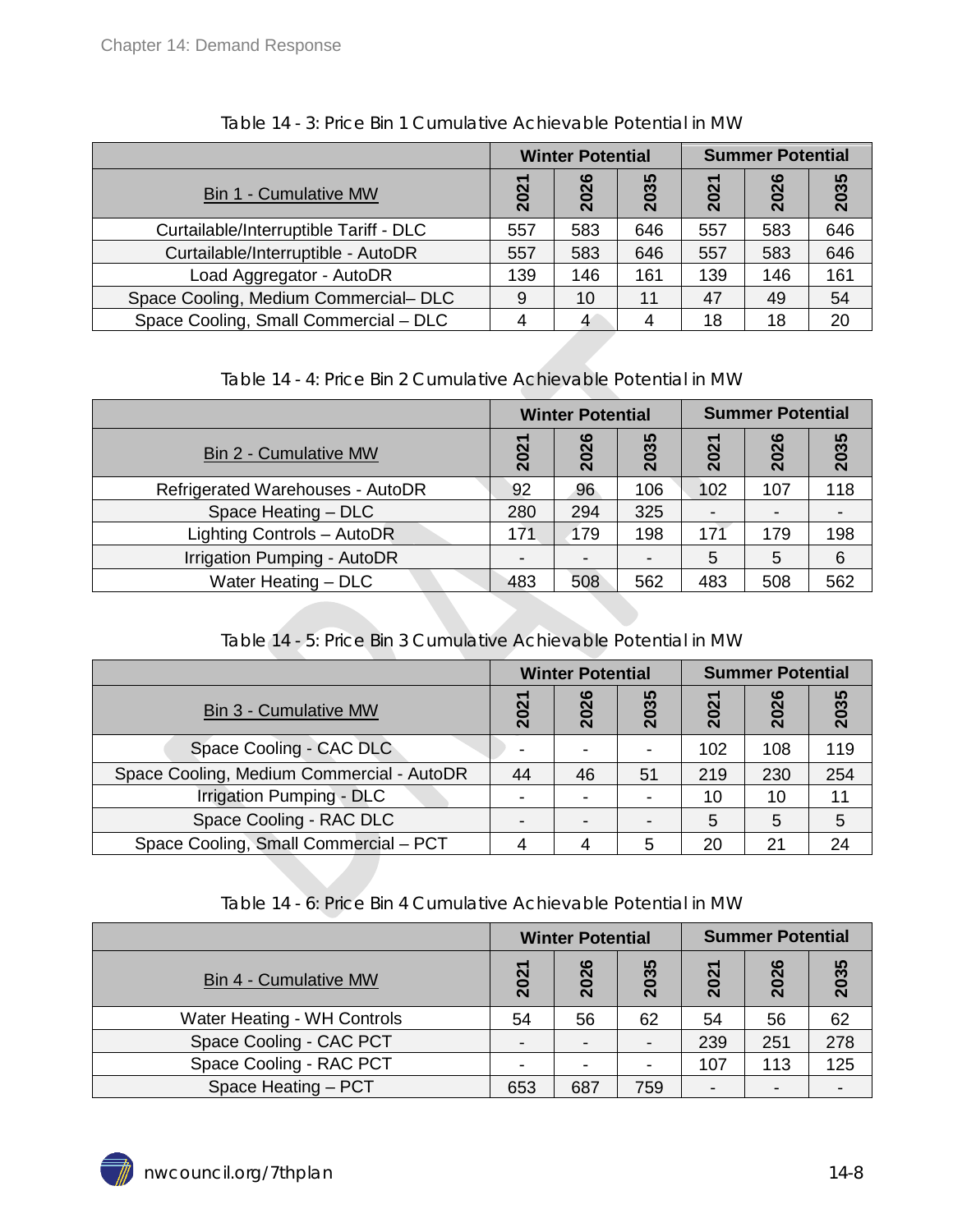The Total Resource Cost (TRC) levelized cost calculation includes two major components: implementation costs and enablement costs. Implementation costs are the costs associated with continually running a DR program such as staffing costs, marketing costs, and customer incentive payments. Enablement costs are the costs associated with getting a demand response resource set up for use, such as technology costs and installation costs. The use of these costs in the calculation of the TRC levelized costs is discussed further in Appendix J.

[Figure 14 -](#page-8-0) 1 shows the TRC levelized cost of each price bin in the blue columns, and the subsequent weighted average levelized costs of each bin into which it was sorted. Each bin was sized to best fit programs with similar costs together while minimizing cost variation within the bin. This was done to ensure that if the RPM selected the minimum amount of megawatts from any price bin (i.e., 10 MW) it would be fairly representative any program within the same bin.

<span id="page-8-0"></span>



[Figure 14 -](#page-9-3) 2 shows the cumulative technical DR potential of each price bin (in megawatts) to meet summer and winter peak load needs by the years 2021, 2026, and 2035. This figure highlights the different seasonal aspects of the price bins.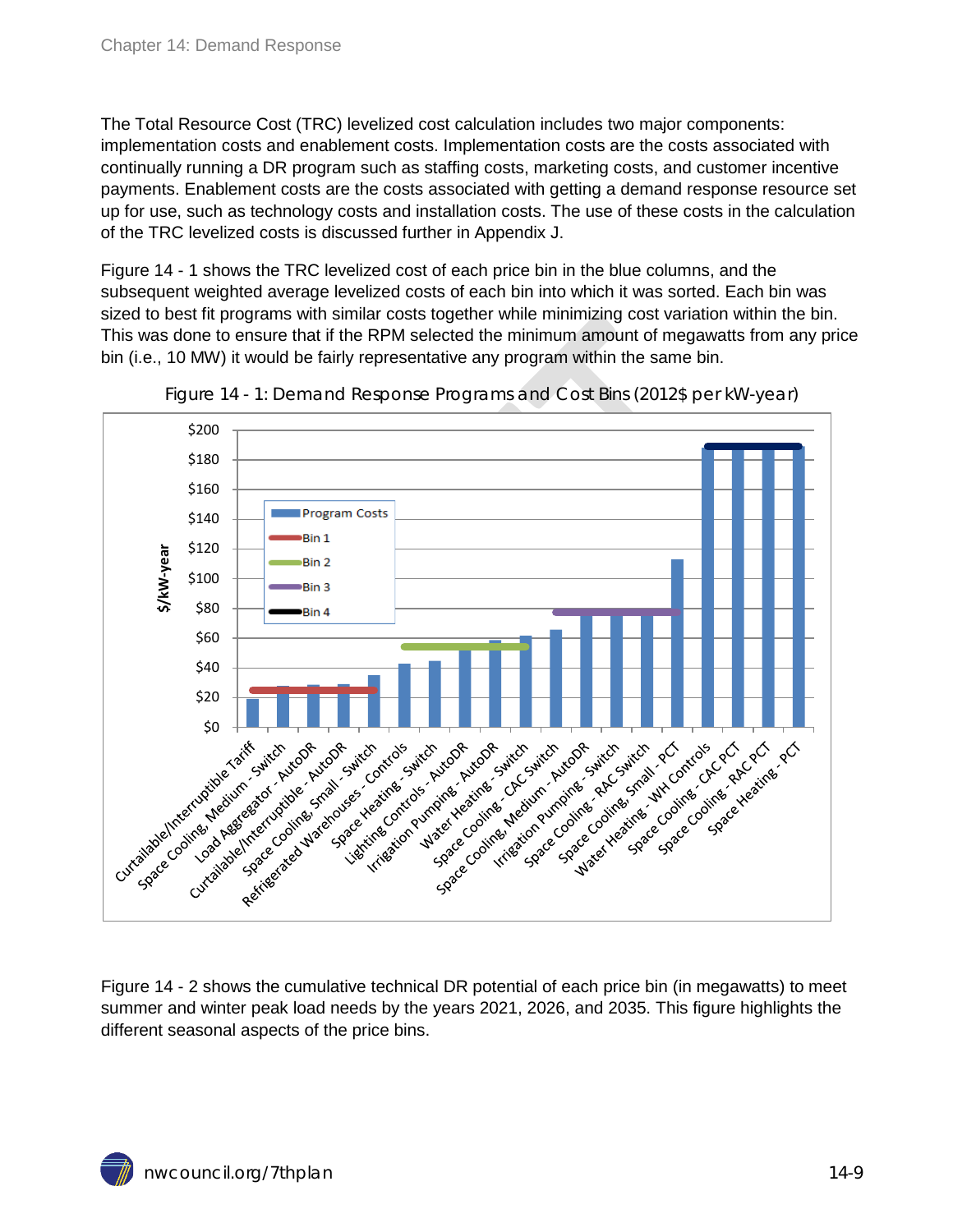<span id="page-9-3"></span>

Figure 14 - 2: Demand Response Resource Supply Curve

### <span id="page-9-0"></span>Caveats for Demand Response Assumptions

The cost and DR potential shown in Figure 14 - 2 were provided as input into the RPM to analyze the impact of DR on the expected system costs and risk of alternative resource strategies. Accordingly, for the purposes of the Seventh Power Plan they are regarded as technically achievable potential, with the portfolio model analysis determining the programs and amounts that are cost-effective and/or mitigate risk less expensively than other options.<sup>[11](#page-6-4)</sup> The technically achievable potential does not include consideration of market impediments for entities like Bonneville, but does consider customer turnover, participation, and availability.

While the Council regards these assumptions as reasonable for the region as a whole, each utility service area has its own unique characteristics that determine the demand response available and the programs that are cost-effective for that particular sub-region.

### <span id="page-9-1"></span>Discussion of Demand Response Not Modeled in the Regional Portfolio Model

### <span id="page-9-2"></span>Non-Firm Demand Response

The Council is not currently using assumptions about the amount of demand response that might be available from pricing structures, often described as non-firm demand response. There is no doubt that time-sensitive prices can reduce load at appropriate times, but the region does not yet appear to be ready for general adoption of these pricing structures. While hourly meters are becoming more common, many customers do not have them yet, which make time-of-day pricing, critical-peak

 $\overline{a}$ 

 $11$  For more information about the portfolio model, see Chapters 3 and 15.